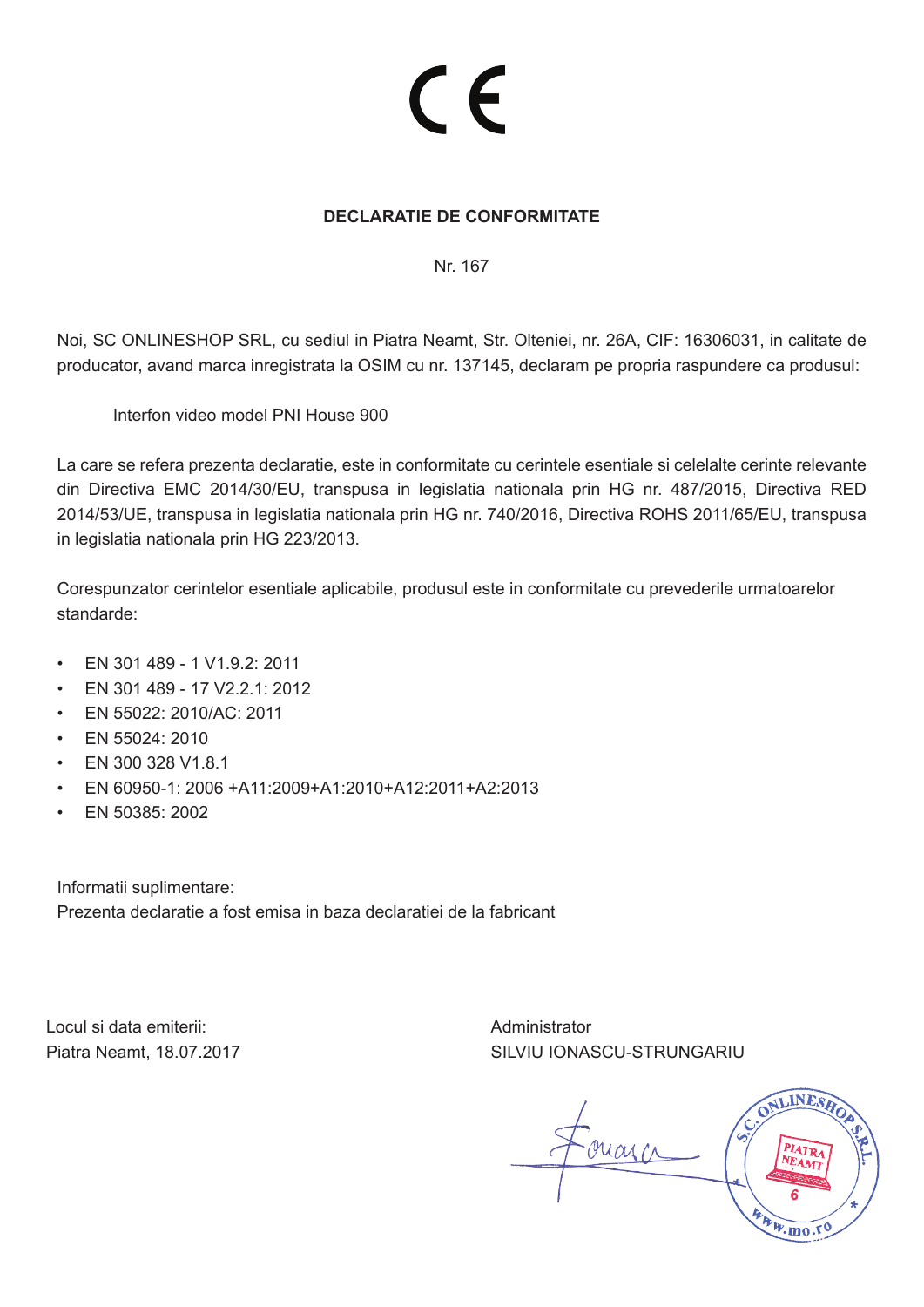# CE

### **DECLARATION OF CONFORMITY**

Nr. 167

SC ONLINESHOP SRL headquartered in Piatra Neamt, 26A Olteniei Street, CIF: 16306031, as a producer, having the trademark registered at OSIM with no. 137145, we declare on our own responsibility that the product:

Video door phone model PNI House 900

To which this statement refers, is in compliance with the essential requirements and other relevant requirements of the EMC 2014/30/EU Directive, transposed into national legislation through government decision no. 487/2015, RED 2014/53/UE Directive, transposed into national legislation through government decision no. 740/2016, ROHS 2011/65/EU Directive, transposed into national legislation through government decision no. 223/2013.

Accordingly, the product is in compliance with the following standards:

- EN 301 489 1 V1.9.2: 2011
- EN 301 489 17 V2.2.1: 2012
- EN 55022: 2010/AC: 2011
- EN 55024: 2010
- EN 300 328 V1.8.1
- EN 60950-1: 2006 +A11:2009+A1:2010+A12:2011+A2:2013
- EN 50385: 2002

Additional information:

This statement was issued based on the manufacturer's statement.

Place and date: Piatra Neamt, 18.07.2017 Administrator SILVIU IONASCU-STRUNGARIU

ouarco

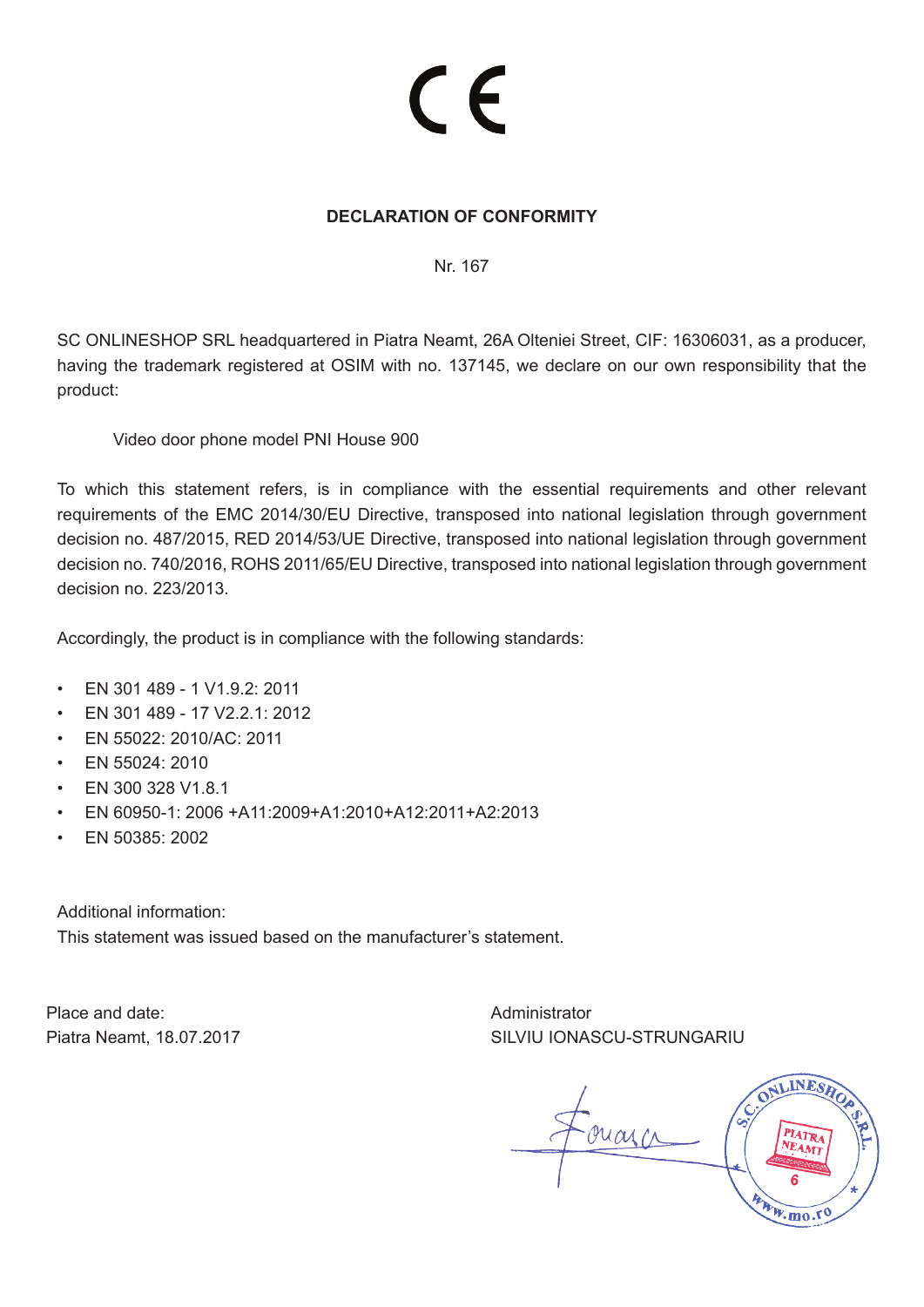## C E

## **MEGFELELŐSÉGI NYILATKOZAT**

Sz. 167

Mi, SC ONLINESHOP SRL, székhely Piatra Neamt, Str. Olteniei nr. 26A, CIF: 16306031, mint gyártó, OSIM védjegyszáma. 137145, kijeletni saját felelőségünkre, hogy a termék:

Videó ajtó telefon tipus PNI House 900

Ez a jelen nyílatkozat megfelel kormányrendelet, alapvető követelményeknek és más erre vonatkózó követelményeknek EMC 2014/30/EU Irányelv átirva kormányhatározat sz. 487/2015, RED 2014/53/UE Irányelv átirva kormányhatározat sz. 740/2016, ROHS 2011/65/EU Irányelv átirva kormányhatározat sz. 223/2013 és LVD 2014/35/EU Irányelv átirva kormányhatározat sz. 409/2016, a későbbi módosításokkal.

Megfelelő szükséges követelményeknek, a termék megfelel az alábbi szabványoknak:

- EN 301 489 1 V1.9.2: 2011
- EN 301 489 17 V2.2.1: 2012
- EN 55022: 2010/AC: 2011
- EN 55024: 2010
- EN 300 328 V1.8.1
- EN 60950-1: 2006 +A11:2009+A1:2010+A12:2011+A2:2013
- EN 50385: 2002

Kiegészítő információ: A jelen nyílatkozat a gyártrótól volt kiadva.

Kiadás helye és dátuma: Piatra Neamt, 18.07.2017 Adminisztrátor: SILVIU IONASCU-STRUNGARIU

marcs